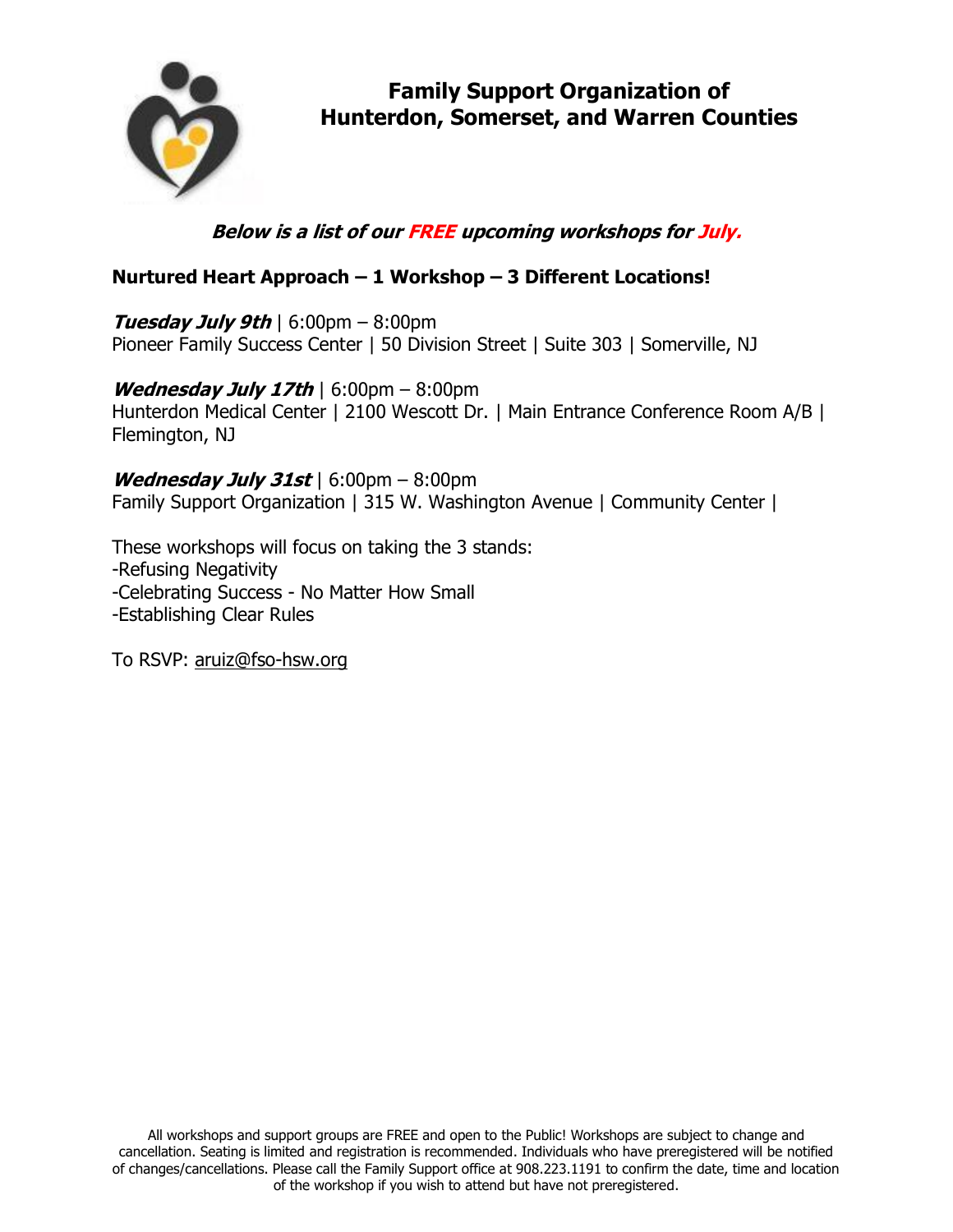

#### **Youth Partnership: For more information, to enroll a youth or to arrange transportation, please contact 908-223-1191 ext. 12**

The mission of **Youth Partnership** is to provide social, recreational, empowerment, leadership and community service opportunities in a diverse and supportive environment for our youth. FSO's Youth Partnership is for youth 13 - 21 years of age with emotional, behavioral or mental health challenges.

#### **Somerset County - Youth Partnership**

**Friday July 5th** | 6:00pm - 8:00pm Pioneer Family Success Center | 50 Division Street | Suite 303 | Somerville, NJ

## **Warren County Movie Night**

**Thursday July 11th** | 6:00pm - 7:30pm Family Support Organization | 315 W. Washington Avenue | Community Center | Washington, NJ

### **Hunterdon County - Youth Partnership**

**Friday July 19th** | 6:00pm - 8:00pm Hunterdon Medical Center | 2100 Wescott Dr. | Main Entrance Conference Room A/B | Flemington, NJ

### **Warren County - Youth Partnership**

**Friday July 26th** | 6:00pm - 8:00pm Family Support Organization | 315 W. Washington Avenue | Community Center | Washington, NJ